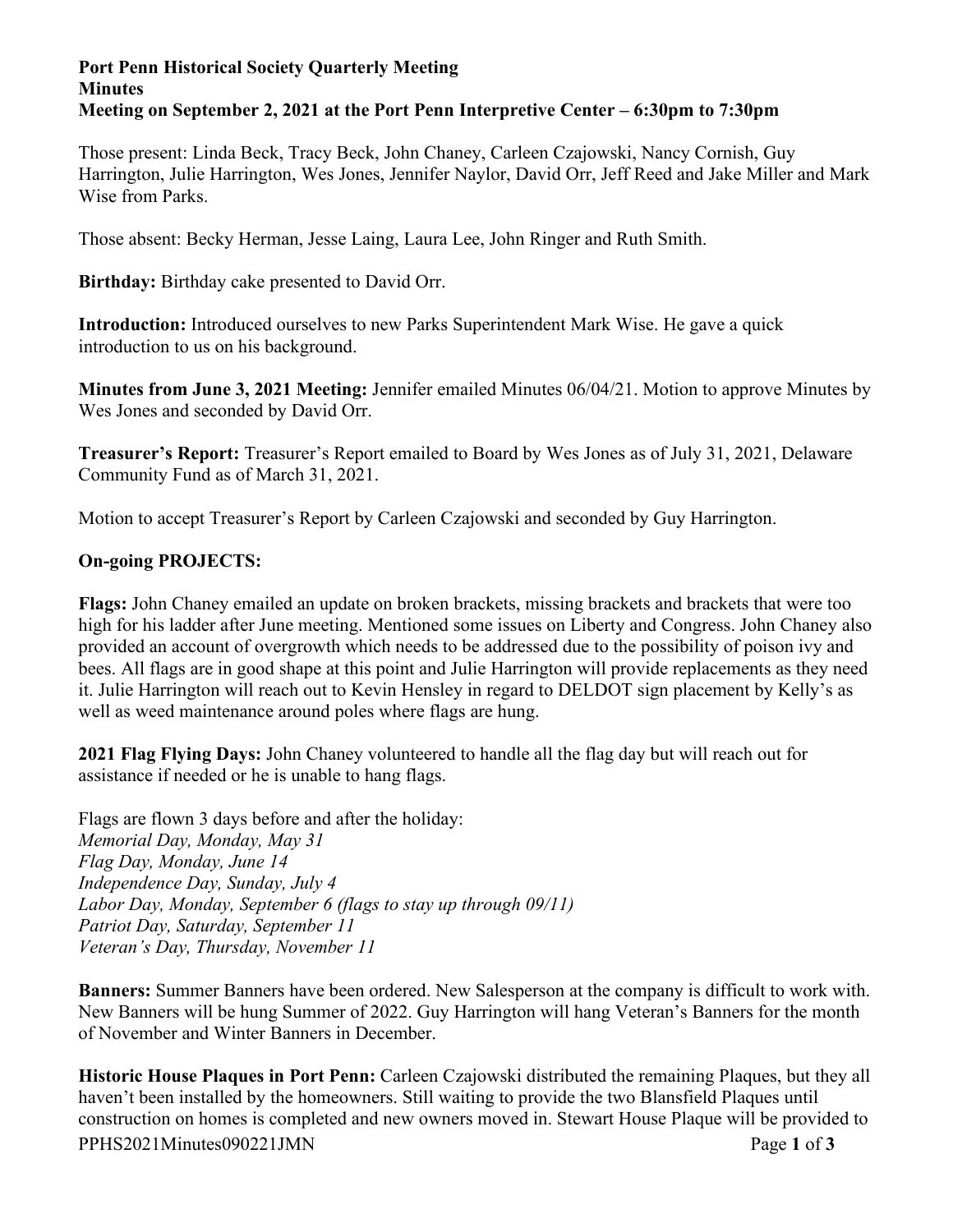new Owner.

**Stewart House:** Wayside Sign needs to be replaced. Stewart House was purchased by Al Rossi. Linda Beck will reach out to him regarding the Historic House Plaque.

**Storage at Delaware City Library:** Informed by David Baylor on August 31, that we need to remove our stuff from the storage closet by October 15, 2021. The library board has decided that they don't want nonprofits coming & going as they please, interrupting their programming. Will need pick up trucks to move items. Need to figure out a location to store the stuff once removed. Laura Lee has been in contact with Jeff Randol from Fort DuPont Redevelopment & Preservation Corporation, about possible use of a historic building there. There is a meeting room available for non-profits to use in the library free of charge. Wes Jones recommended renting a storage unit until the rehab is done on the building at Fort DuPont. There is one right in Delaware City. Suggestion of sharing space with other nonprofits once there is a possible space to rent. David Orr suggested sharing the storage unit with all three nonprofits and sharing the cost. John Chaney suggested purchasing a permanent shed to be placed on the Interpretive Center property that could be used for storage. Storage would need to be climate controlled. Nancy Cornish suggested scanning anything that can be scanned and then donating the original to free up space. Will need to look into this further as we get closer.

**Scanning and Archiving of PPAHS Materials:** Linda Beck and Nancy Cornish have started scanning available materials and will scan anything found in storage once it is moved out. Wes Jones determined we would use Google Docs for electronic storage of all scanned information. Login information will be provided to Board Members.

**Augustine Beach Historic Maker:** The marker is in place. Dedication is Wednesday September 8, 2021 at 9:00am. Senator Ennis & Representative Hensley will there. David Orr will say a few words. Linda Beck and Guadalupe will clean up all weeds at Augustine Beach Monday, 09/06/21 at 9am.

**Augustine Beach Trees:** There are 5-6 trees that need to be replaced. Decided not to pursue a Grant for this and just purchase the Native trees ourselves.

## **2021 PROJECTS:**

- **Recycled Plastic Picnic Tables for Augustine Beach:** Picnic tables have been ordered and will take about 6 weeks to be made. Once finished will be delivered to Eric Ludwig at Fish and Wildlife to be installed. ECO Plastic Products will accept donations of plastic and we can get credit to bring the cost of the tables down. They are located on Germay Drive.
- **Bike Repair Station:** Cost to purchase station will be \$1300. Repair station will be 3 ft. x 3 ft. Suggested Parks install once received. Bid to install was \$1600 if not done by Parks. Jake Miller from Parks passed out a map showing where the station could be placed. Jake Miller suggested by the handicap parking at end of parking lot. Wes Jones suggested behind the already placed Historic Marker sign. Needs to be visible from the street. Jake Miller will find out if there is any

liability. Using the station is free. Tools are all cabled to the hand pump. Mark Wise from Parks will check with Alapocas to see how they handled installation and any other details when they installed their station. PPAHS will share the cost of installation with Parks if that is the route taken. Jake Miller from Parks will contact Tom Summers from Historic Preservation about whether this install will affect the Historic Registry. Jake Miller does not think this will be an issue.